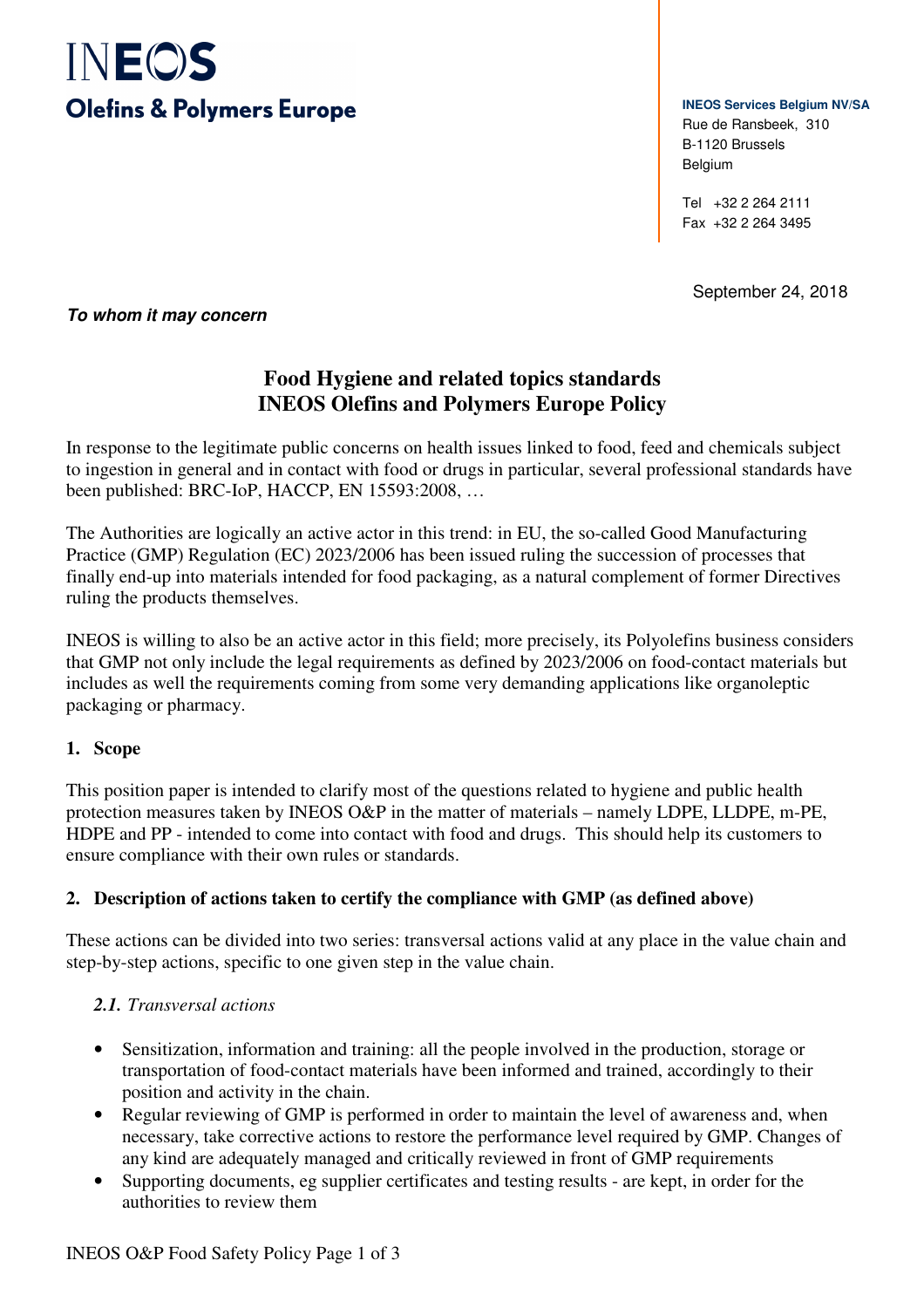- The GMP assessment is backed by the ISO 9001 certification of all our plants; this certification is regularly renewed; full traceability is one important item of this certification. In complement of traceability, recall or confinement processes are in place in case of necessity
- All our suppliers are certified ISO 9001 resulting in guaranteed traceability
- One part of our activities is sub-contracted: INEOS requires that its contractors apply the same standards as itself, including GMP; our full attention is given to that point.
- Auditing and reviewing actions are carried out on a regular basis, based on the FCA-PlasticsEurope-EuPC GMP guidelines, built as a practical adaptation of the above-mentioned Regulation 2023/2006; intermediate reviews are performed on an ad-hoc base.

## *2.2. Step-by-step actions*

This review is based on HACCP-like process: taking into account our position in the food-chain, we have applied the process consisting in appraising the resulting potential exposure of public generated by every step of the production, storage, …, process:

| Storage before<br>Loading and<br>loading or<br>distribution in<br>packing<br>bags |      |
|-----------------------------------------------------------------------------------|------|
|                                                                                   | bulk |

### 2.2.1. SARMA (Starting and Raw MAterials) management

- Every raw material is reviewed not only from a technical perspective but also from the regulatory point-of-view; they are always assessed for compliance with applicable laws and regulations when they exist or, if there is no legal reference, with recognized toxicological assessment process before being introduced on the production lines, in case of new RM.
- The quality of any incoming material is reviewed in front of the corresponding Quality Agreement between INEOS and the supplier
- SARMA are stored and handled in convenient conditions, in order not to degrade or contaminate them

2.2.2. Polymerisation, finishing and pelletization

- As soon as the production of one given product is decided, a lot number is generated that will follow the product all along its life.
- Every produced grade has its own Technical Specifications: these latter govern the nature and amount of SARMA by means of proven procedures; they also appeal for specific control set. The control set includes formulation control.
- Production parameters and incoming ingredients are recorded along time, as well as the places where the product transits inside the plant.
- Transitions, cleaning operations, purges are designed to bring the risk of contamination to an acceptable level in regards to the foreseen application. By default, the requirement level is aligned on food-contact applications.